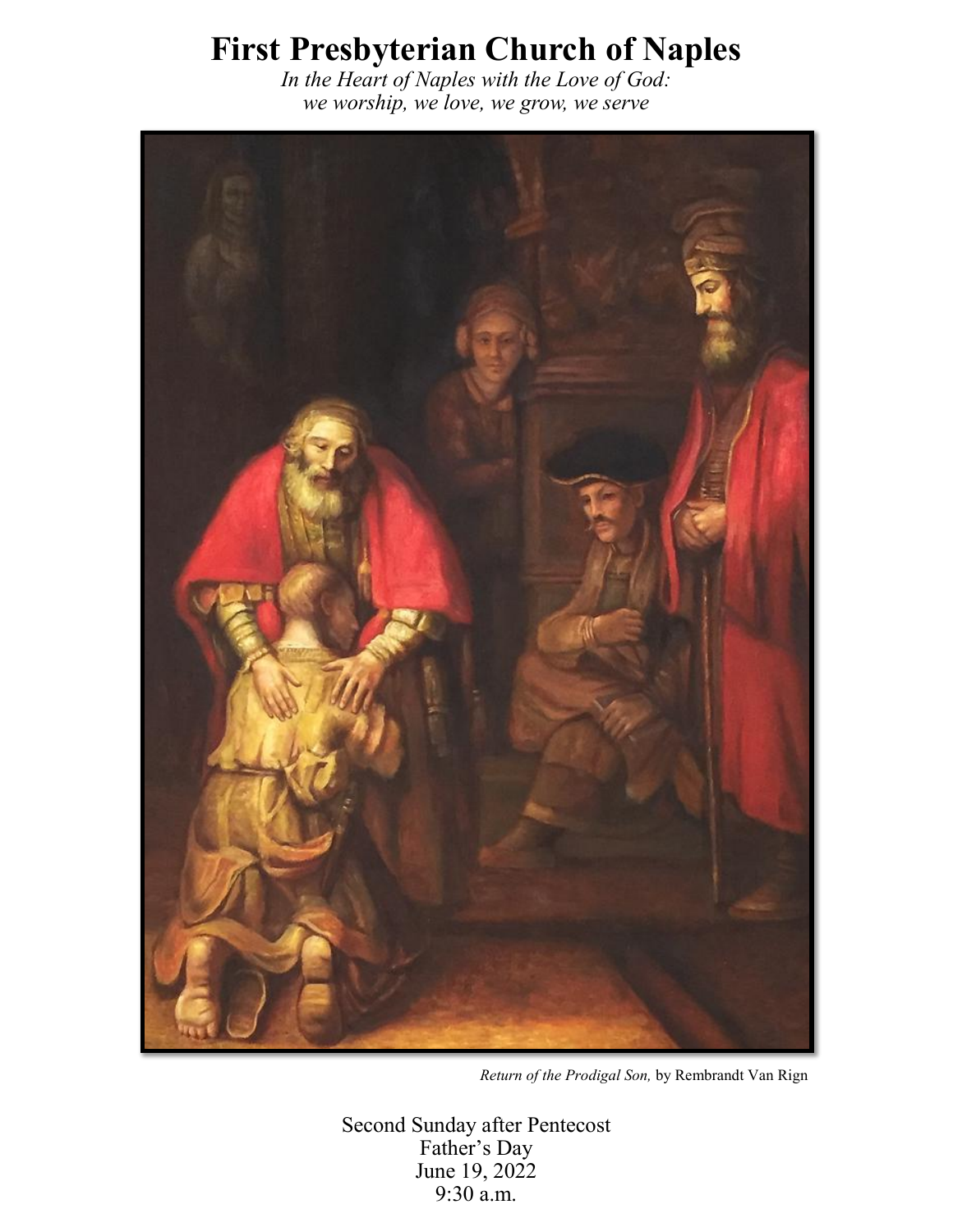*Let us quiet our hearts, minds, and voices for the beginning of worship. At this time, please silence all cell phones.*

# The Prelude *Dialogue sur les Grands jeux* FRANCOIS COUPERIN

**THE TIME OF GATHERING REV. CRAIG GOODRICH** 

\*Call to Worship Leader: This is the day the Lord has made. *People: We will rejoice and be glad in it!* Leader: I was glad when they said unto me *People: let us go into the house of the Lord. All: Let us worship God!* 

# **A TIME FOR PRAISE AND CONFESSION**

\*Hymn of Praise *#*667 *When Morning Gilds the Skies* Laudes Domini

- 1. *When morning gilds the skies, my heart awaking cries: may Jesus Christ be praised! Alike at work and prayer to Jesus I repair: may Jesus Christ be praised!*
- *2. Does sadness fill my mind? A solace here I find: may Jesus Christ be praised! Or fades my earthly bliss? My comfort still is this: may Jesus Christ be praised!*
- *3. Let earth's wide circle round in joyful notes resound: may Jesus Christ be praised! Let air and sea and sky from depth to height reply: may Jesus Christ be praised!*
- *4. Be this, while life is mine, my canticle divine: may Jesus Christ be praised! Be this the eternal song through all the ages long: may Jesus Christ be praised!*

Call to Confession

# Prayer of Confession

*Gracious God, Abba Father, we thank you for your grace which comes to us even before we repent. We acknowledge before you and your people, that we have wandered far from home pursuing our own desires and plans. We confess our resentment towards others who we judge as undeserving of your love. We are lost and need to come home. Thank you for your mercy and forgiveness and your open arms of welcome. Fill us now with your energy, your love, your courage and your humility that we may be your children and walk in your ways of righteousness and peace.* 

A Moment for Silent Personal Confession

Declaration of Pardon

Leader: Hear the good news: in Jesus Christ we are forgiven. In Jesus Christ we can come home again. Receive your forgiveness and be at peace.

*People: Thanks be to God.*

\*Gloria Patri #580 Greatorex

*Glory be to the Father, and to the Son, and to the Holy Ghost; as it was in the beginning, is now, and ever shall be, world without end. Amen! Amen!*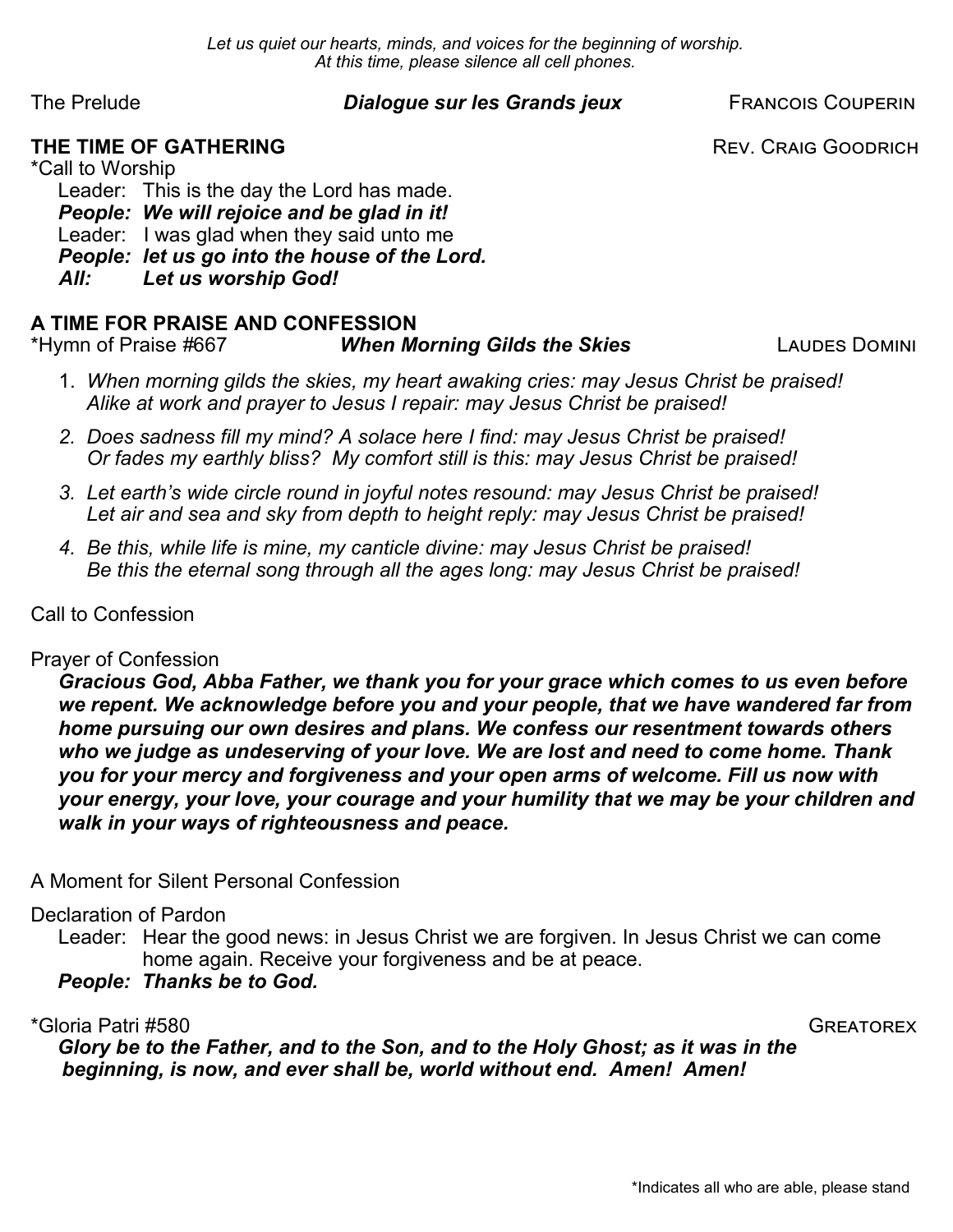# **THE WORD**

Prayer for Illumination Nicholas Stewart Nicholas Stewart

First Reading **Example 2018** Galatians 3:23-29 **PEW BIBLE PAGE 947** 

Now before faith came, we were imprisoned and guarded under the law until faith would be revealed. <sup>24</sup>Therefore the law was our disciplinarian until Christ came, so that we might be justified by faith.  $^{25}$ But now that faith has come, we are no longer subject to a disciplinarian,  $^{26}$ for in Christ Jesus you are all children of God through faith.  $27$ As many of you as were baptized into Christ have clothed yourselves with Christ. <sup>28</sup>There is no longer Jew or Greek, there is no longer slave or free, there is no longer male and female; for all of you are one in Christ Jesus. <sup>29</sup>And if you belong to Christ, then you are Abraham's offspring, heirs according to the promise.

Leader: This is the Word of the Lord.

*All: Thanks be to God.*

Choral Response *Listen, God is Calling* SWAHILI HYMN FROM KENYA Listen, God is calling, through the Word inviting, offering forgiveness, comfort, and joy. Jesus gave his mandate: share the good news that he came to save us and set us free.

Second Reading The Contract Current Luke 15:11-32 PEW BIBLE PAGE 850 Then Jesus said, "There was a man who had two sons.  $^{12}$ The younger of them said to his father, 'Father, give me the share of the property that will belong to me.' So he divided his property between them. <sup>13</sup>A few days later the younger son gathered all he had and traveled to a distant country, and there he squandered his property in dissolute living. <sup>14</sup>When he had spent everything, a severe famine took place throughout that country, and he began to be in need.  $15$ So he went and hired himself out to one of the citizens of that country, who sent him to his fields to feed the pigs.  $^{16}$ He would gladly have filled himself with the pods that the pigs were eating; and no one gave him anything. <sup>17</sup>But when he came to himself he said, 'How many of my father's hired hands have bread enough and to spare, but here I am dying of hunger! <sup>18</sup>I will get up and go to my father, and I will say to him, "Father, I have sinned against heaven and before you; <sup>19</sup>I am no longer worthy to be called your son; treat me like one of your hired hands."' <sup>20</sup>So he set off and went to his father. But while he was still far off, his father saw him and was filled with compassion; he ran and put his arms around him and kissed him. <sup>21</sup>Then the son said to him, 'Father, I have sinned against heaven and before you; I am no longer worthy to be called your son.' <sup>22</sup>But the father said to his slaves, 'Quickly, bring out a robe—the best one—and put it on him; put a ring on his finger and sandals on his feet.  $^{23}$ And get the fatted calf and kill it, and let us eat and celebrate;  $^{24}$ for this son of mine was dead and is alive again; he was lost and is found!' And they began to celebrate. <sup>25</sup>"Now his elder son was in the field; and when he came and approached the house, he heard music and dancing.  $^{26}$ He called one of the slaves and asked what was going on.  $^{27}$ He replied, 'Your brother has come, and your father has killed the fatted calf, because he has got him back safe and sound.' <sup>28</sup>Then he became angry and refused to go in. His father came out and began to plead with him.  $^{29}$ But he answered his father, 'Listen! For all these years I have been working like a slave for you, and I have never disobeyed your command; yet you have never given me even a young goat so that I might celebrate with my friends. <sup>30</sup>But when this son of yours came back, who has devoured your property with prostitutes, you killed the fatted calf for him!' <sup>31</sup>Then the father said to him, 'Son, you are always with me, and all that is mine is yours.  $^{\rm 32}$ But we had to celebrate and rejoice, because this brother of yours was dead and has come to life; he was lost and has been found.'"

Leader: This is the Word of the Lord.

*All: Thanks be to God.*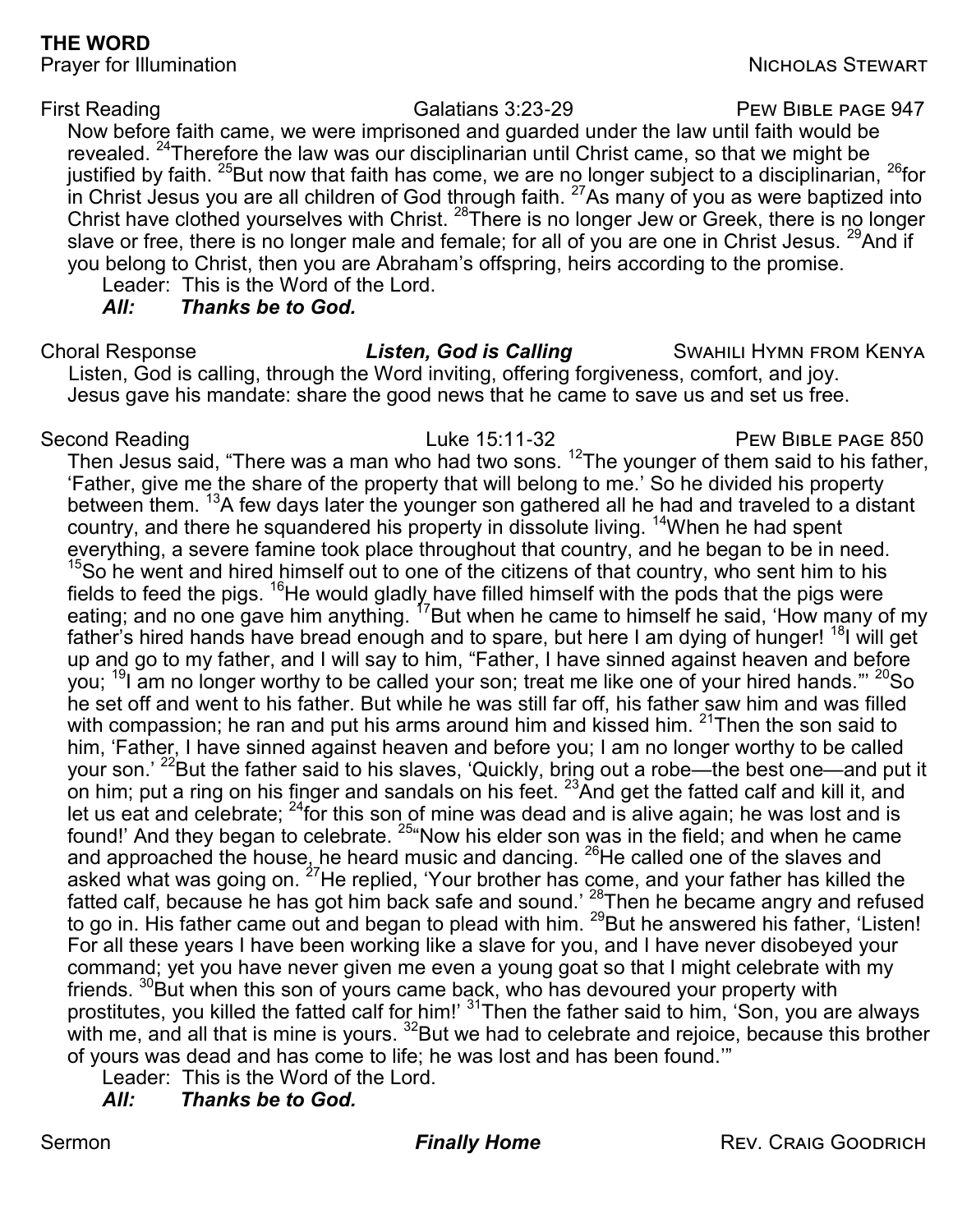#### \*Affirmation of Faith *(from A Brief Statement of Faith—PCUSA 1983)*

*In life and in death we belong to God. Through the grace of our Lord Jesus Christ, the love of God, and the communion of the Holy Spirit, we trust in the one triune God, the Holy One of Israel, whom alone we worship and serve…We trust in God, whom Jesus called Abba, Father. In sovereign love God created the world good and makes everyone equally in God's image male and female, of every race and people, to live as one community. But we rebel against God; we hide from our Creator. Ignoring God's commandments, we violate the image of God in others and ourselves, accept lies as truth, exploit neighbor and nature, and threaten death to the planet entrusted to our care.*

*We deserve God's condemnation. Yet God acts with justice and mercy to redeem creation. In everlasting love, the God of Abraham and Sarah chose a covenant people to bless all families of the earth. Hearing their cry, God delivered the children of Israel from the house of bondage. Loving us still, God makes us heirs with Christ of the covenant. Like a mother who will not forsake her nursing child, like a father who runs to welcome the prodigal home, God is faithful still.*

*With believers in every time and place, we rejoice that nothing in life or in death can separate us from the love of God in Christ Jesus our Lord. Glory be to the Father, and to the Son, and to the Holy Spirit. Amen.*

# **RESPONSE TO THE WORD**

Prayers of Thanksgiving and The Lord's Prayer NANCY VAN FLEET, NICHOLAS STEWART *Our Father, who art in heaven, hallowed be thy name. Thy kingdom come, thy will be done on earth as it is in heaven. Give us this day our daily bread, and forgive us our debts, as we forgive our debtors. And lead us not into temptation, but deliver us from evil. For thine is the kingdom and the power and the glory forever. Amen.*

Presentation of Tithes and Offerings

The Offertory **Be Thou My Vision** ARR. CARLTON YOUNG Be thou my vision O Lord of my heart Naught be all else to me save that thou art. Thou my best thought by day or by night Waking or sleeping thy presence my light. Be thou my wisdom and Thou my True word I ever with Thee and Thou with me Lord Thou my Great Father and I Thy true son O Thou in me dwelling And I with Thee one. High King of Heaven my victory won May I reach Heaven's joys O bright heav'n's sun! Heart of my own heart what ever befall O still be my vision Thou ruler of all.

# \*The Doxology

 *All: Praise God from whom all blessings flow; Praise him all creatures here below; Praise him above ye heavenly host: Praise Father, Son, and Holy Ghost. Amen.*

\*Prayer of Dedication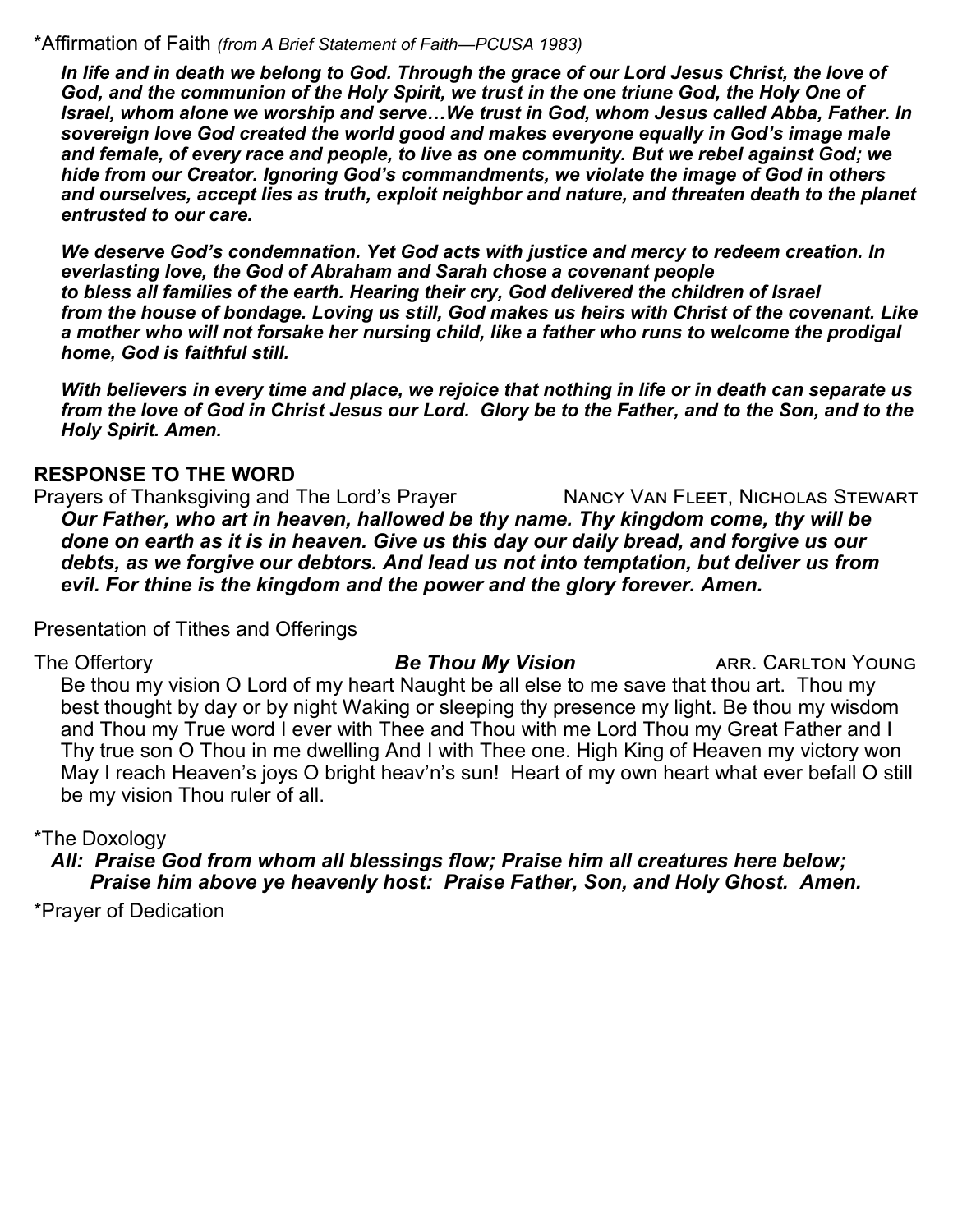\*Hymn of Commitment #459 *O Word of God Incarnate* Munich

- *1. O Word of God incarnate, O Wisdom from on high, O Truth unchanged, unchanging, O Light of our dark sky: we praise you for the radiance that from the hallowed page, a lantern to our footsteps, shines on from age to age.*
- *2. The church from you, dear Savior, received this gift divine; and still that light is lifted on all the earth to shine. It is the chart and compass that, all life's voyage through, amid the rocks and quick sands still guides, O Christ, to you.*
- *3. O make your church, dear Savior, a lamp of purest gold to bear before the nations your true light, as of old;. O teach your wandering pilgrims by this our path to trace, till, clouds and storms thus ended, we see you face to face.*

\*Charge and Benediction

# Postlude *Grand Recessional* Fred Bock

# **Ushers**

Gary Nordbrock (head usher), Cindy Esler, Alex and Janet Yanushefski

# **Flower Dedication**

The Chancel flowers are given by Mike and Rose Kaufman in memory of Henry C. and Sonia Kaufman, by their children, grandchildren and friends of First Presbyterian Church and by Ken and Sara Moran, in honor of their 50<sup>th</sup> Wedding Anniversary.

# **Prayer List**

*In an effort to keep the prayer list current, names will remain on the prayer list for four weeks, unless we are notified otherwise. If you wish for a name to be included, please contact the church office.*

Lora Adams \* Linda Arsenault Darryl Bernhardy \* Bill Crawford \* Pam Fisher \* Don Herring Jim Kelley Karl Krushelnick \* Eileen Malstrom \* Carolyn "Cree" Marshall \* Gene and Libby McCree Scott McCullough Kent Morse \*Jane Nordlund

Justin Shapiro Joanne Tailele \* Mary Vande Voren \* Corbin Wyant The U.S. Military Stephen Ministers and care receivers

\* church member

Medical Missionary (Guatemala) \* Mark Speake Missionary (Honduras) Dorie Hjalmarson

Central Presbyterian Reformed Church (Matanzas, Cuba) Marilyn Bello, Jazmin Martínez, Walkiria Rodgíguez, Patria Gonzalez and family, Leydis Santana, retired pastors Miguel Pérez, Ofelia Ortega, Daniel Montoya, and for the lack of medicine they are facing.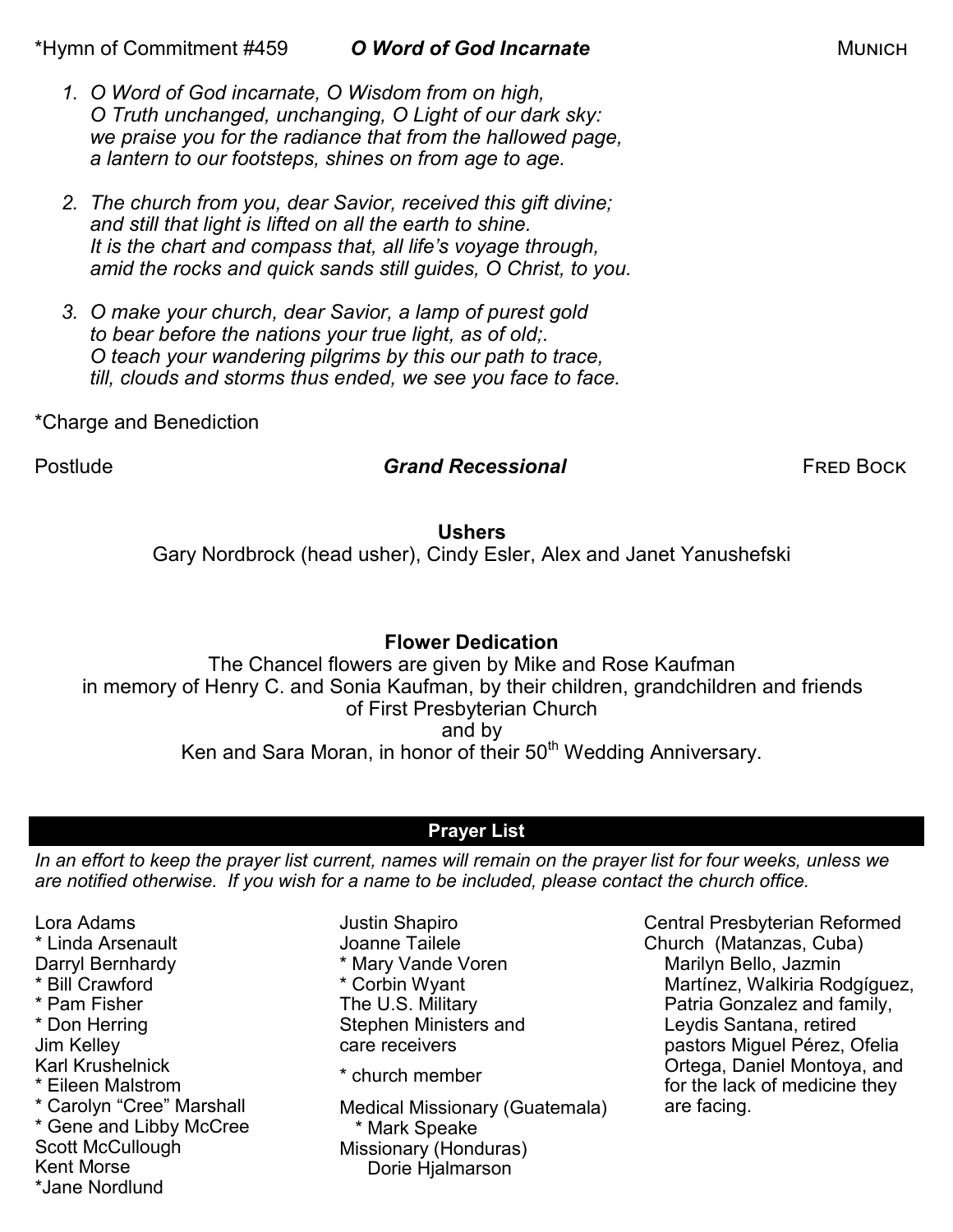# **Children & Youth**

### **Funday School is back!**

We will experience God's love through friendship and fun. All children will meet each Sunday in the Youth Room during the entire service. Bring your friends to join in on the fun!

June 19: Father's Day Art June 26: Game Sunday July 3: Frozen Sunday

#### **Wiggle Room and Nursery**

Families with young children are welcome to use the Wiggle Room located outside the Sanctuary. The room is equipped so you can listen to and see the service while taking advantage of the crib, rocking chair and toys for young children.

# **News & Events**

#### **Women's Ministry Bible Study**

The Women's Bible Study will gather in the Parlor for the summer months. Join us on Mondays at 1 p.m. This is a women's fellowship/study with no homework. Please bring your own Bible. For more information please contact Janeen McClure, jrmc@airmcclure.com.

#### **HUDDLE**

The Men's noon-time Bible Study continues every Thursday in Spencer Hall. Bring your lunch and Bible and join us for discussion and study. All men are invited. For the Zoom link, please contact David Fister, Audio Visual Technician, davidf@fpcnaples.org or 239.262.1311 ext. 2044.

#### **Seekers and Joiners Class**

Do you want to know more about our faith, this congregation and how to become a member of our dynamic church? We want to encourage you in your journey of faith. A Seekers and Joiners class will be held on Sunday, June 26, following the worship service in the Parlor. Information packets are available at the exit doors. Please register by calling the church office 239.262.1311 or emailing Sandy Knight at sandyk@fpcnaples.org.

#### **2022-2023 VPK Enrollment**

Are you looking for a high-quality, highly-rated Voluntary Pre-Kindergarten experience for your four year old? Do you know someone who is? First Presbyterian Preschool is enrolling for 2022-2023 and space is available in our VPK program. We invite you to visit our website at [www.fppnaples.org](http://www.fppnaples.org) to explore our curriculum and programming opportunities. Tours and enrollment information are available by contacting the Preschool Office at 239.262.8315.

#### **Presbyterian Women helping Grace Place**

Grace Place is getting ready for the 2022-2023 school year. They provide each of their students with a backpack filled with books and supplies they need to begin the school year. A full list of supplies is located in the June Outreach. The cost of each back pack is approximately \$100, however, monetary donations of any amount are welcome. Please make checks payable to Presbyterian Women and note in the memo section "Backpacks". Supplies can be dropped off in Spencer Hall.

#### **Wednesday Morning Men: Faith and Fellowship**

During the months of July and August we will not meet formally, however, breakfast gatherings are scheduled for July 6, August 3 and August 17 at 8 a.m. To reserve your spot and for more information please contact Bill Kearney at [skearney239@comcast.net.](mailto:skearney239@comcast.net) Bill will contact those who are interested regarding the location. If you have any topic ideas to be used for the next series, please share them with Bill as the next session will begin in September.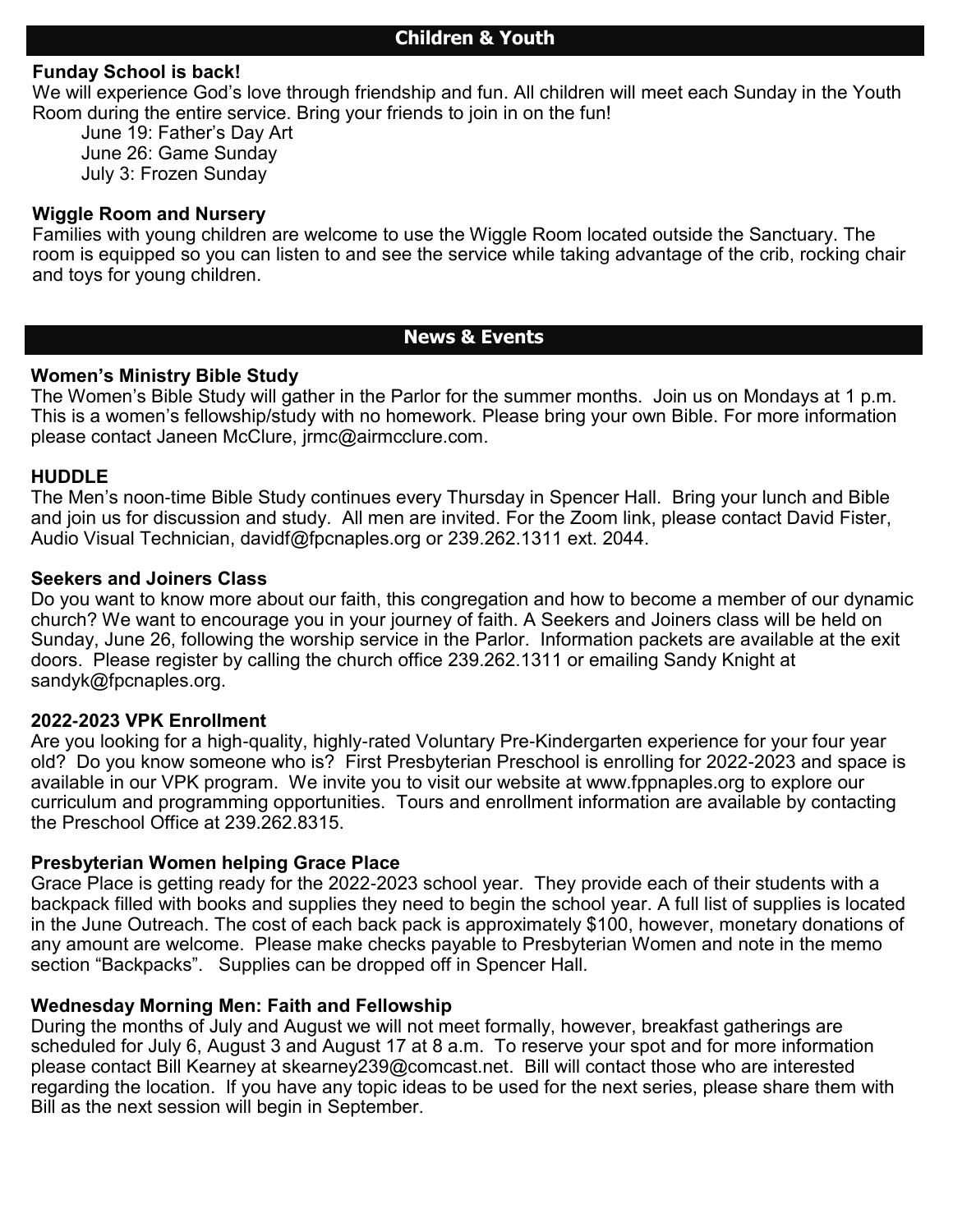#### **Chancel Flowers**

You can dedicate the Chancel flowers in memory or honor of someone special or for a celebration. It's easy to do. Just call the church office with the date you would like and a dedication will be placed in the Sunday bulletin. There are several dates available. The cost is \$65 per dedication and can be made payable to First Presbyterian Church. Please be sure to include 'flowers' in the memo section of your check, or you may give online at [www.fpcnaples.org/give.](http://www.fpcnaples.org/give)

#### **Lunch Bunch**

Don't go home or out to eat alone! Join other FPC single men and women for lunch every Sunday after worship for a fun-filled Dutch-treat lunch at one of Naples' selected restaurants. You will get to know some nice people and have a wonderful meal. Best of all, you are not eating alone. Sign up in Spencer Hall after the service.

#### **Hospital Ministry**

Will you be hospitalized or know of someone in the congregation who is? Please contact Sharman Pfaus, sharmanp@fpcnaples.org, so she can notify the pastor of your hospital stay. Also, please remember to let the hospital know that you are a member of First Presbyterian Church of Naples.

#### **Stephen Ministry**

Are you in need of prayer? Stephen Ministry is a one-to-one lay caring ministry we offer at FPCN. Our lay caregivers, called Stephen Ministers, are trained to provide high-quality, confidential, Christ-centered care to people who are going through a difficult time. To learn more or to pray with a Stephen Minister, visit the Stephen Ministry table in Spencer Hall or contact the church office.

### **Giving Opportunities**

#### **Palms Society—Legacy Giving**

Words of Wisdom: *"In preparing for battle, I have found that plans are useless, but planning is indispensable."* Dwight D. Eisenhower

Have you done your planning and considered the wonderful gifting opportunity to the Palms Society? Please contact Linda Gadkowski, Endowment Committee Chair, 508.292.5500 if you would like more information.

#### **Summer Giving**

Summer is here, which for many of us, means time away from Naples and church. Wherever you may be, we hope it is for you a time of rest, renewal and encouragement. We would also encourage you, if and when you are able, to continue to make your contributions to the church and to make payments on your pledges. Although the pace slows down, our ministry and expenses continue. We are always grateful for your financial commitment and prayerful support. Remember that you can give online at [www.fpcnaples.org/give](http://www.fpcnaples.org/give) and you can setup recurring gifts if you desire. If you have any questions or concerns, please contact Debbie Savage, Director of Finance at 239.262.1311 extension 2042 or debbies@fpcnaples.org.